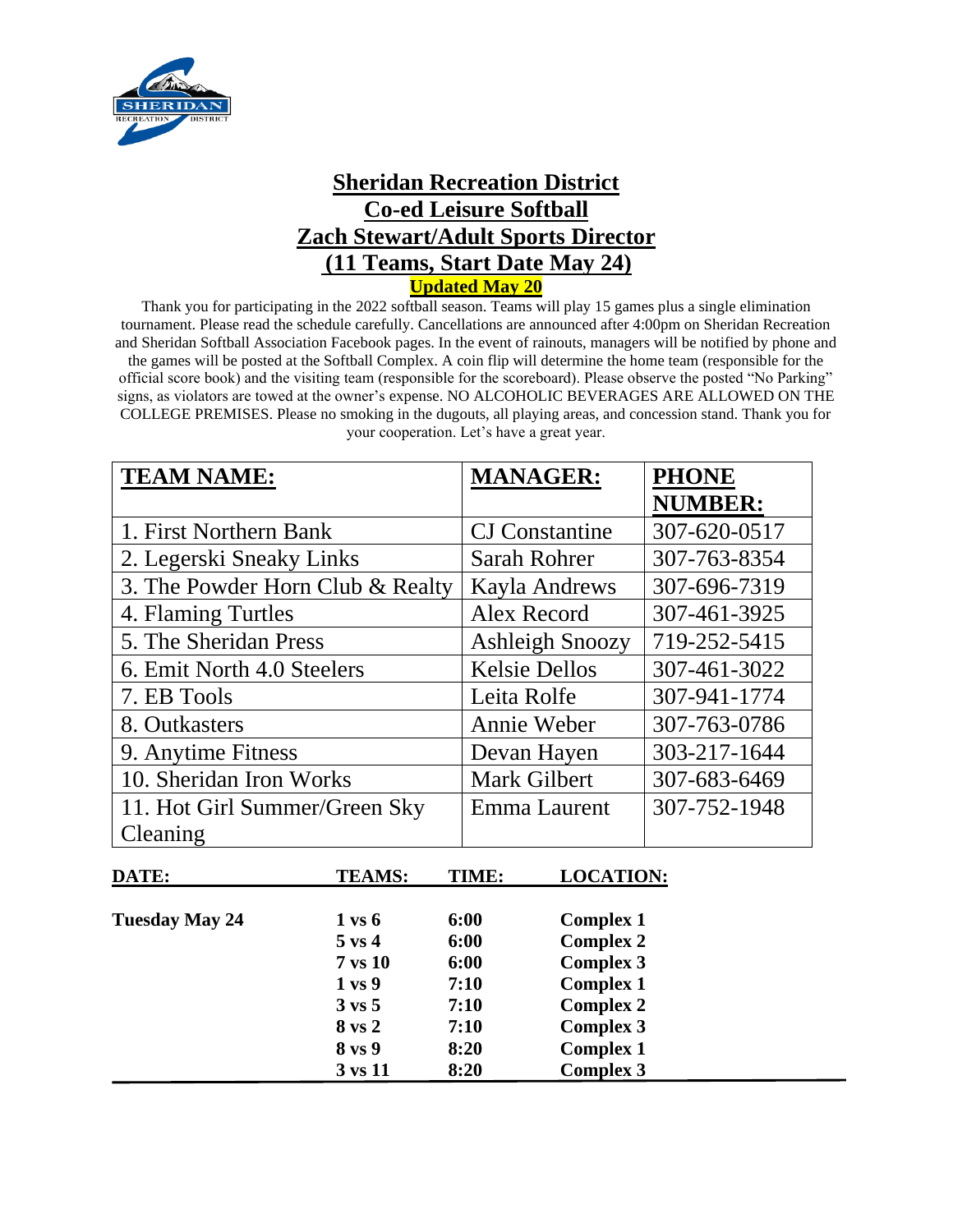

| <b>Tuesday May 31</b>  | 8 vs 4                        | 6:00                         | <b>Complex 1</b> |  |
|------------------------|-------------------------------|------------------------------|------------------|--|
|                        | $7$ vs $2$                    | 6:00                         | <b>Complex 2</b> |  |
|                        | $3 \text{ vs } 1$             | 6:00                         | <b>Complex 3</b> |  |
|                        | 6 vs 7                        | 7:10                         | <b>Complex 1</b> |  |
|                        | 11 vs 2                       | 7:10<br>7:10<br>8:20<br>8:20 | <b>Complex 2</b> |  |
|                        | 3 vs 10<br>11 vs 5<br>10 vs 9 |                              | <b>Complex 3</b> |  |
|                        |                               |                              | <b>Complex 2</b> |  |
|                        |                               |                              | <b>Complex 3</b> |  |
| <b>Tuesday June 7</b>  | 6 vs 4                        | 6:00                         | <b>Complex 1</b> |  |
|                        | 3 vs 10                       | 6:00                         | <b>Complex 2</b> |  |
|                        | $5 \text{ vs } 9$             | 6:00                         | <b>Complex 3</b> |  |
|                        | $7$ vs $4$                    | 7:10                         | <b>Complex 1</b> |  |
|                        | $3 \text{ vs } 2$             | 7:10                         | <b>Complex 2</b> |  |
|                        | 10 vs 8                       | 7:10                         | <b>Complex 3</b> |  |
|                        | 11 vs 1                       | 8:20                         | <b>Complex 1</b> |  |
|                        | $7$ vs $8$                    | 8:20                         | <b>Complex 3</b> |  |
| <b>Tuesday June 14</b> | 10 vs 6                       | 6:00                         | <b>Complex 1</b> |  |
|                        | 9 vs 11                       | 6:00                         | <b>Complex 2</b> |  |
|                        | $2 \text{ vs } 4$             | 6:00                         | <b>Complex 3</b> |  |
|                        | 8 vs 6                        | 7:10                         | <b>Complex 1</b> |  |
|                        | 1 vs 10                       | 7:10                         | <b>Complex 2</b> |  |
|                        | 11 vs 4                       | 7:10                         | <b>Complex 3</b> |  |
|                        | 8 vs 3                        | 8:20                         | <b>Complex 1</b> |  |
|                        | $5 \text{ vs } 7$             | 8:20                         | <b>Complex 3</b> |  |
| <b>Tuesday June 21</b> | $9$ vs 4                      | 6:00                         | <b>Complex 1</b> |  |
|                        | $1 \text{ vs } 5$             | 6:00                         | <b>Complex 2</b> |  |
|                        | 6 vs 3                        | 6:00                         | <b>Complex 3</b> |  |
|                        | 9 vs 7                        | 7:10                         | <b>Complex 1</b> |  |
|                        | 4 vs 11                       | 7:10                         | <b>Complex 2</b> |  |
|                        | $1 \text{ vs } 2$             | 7:10                         | <b>Complex 3</b> |  |
|                        | 8 vs 11                       | 8:20                         | <b>Complex 2</b> |  |
|                        | 10 vs 2                       | 8:20                         | <b>Complex 3</b> |  |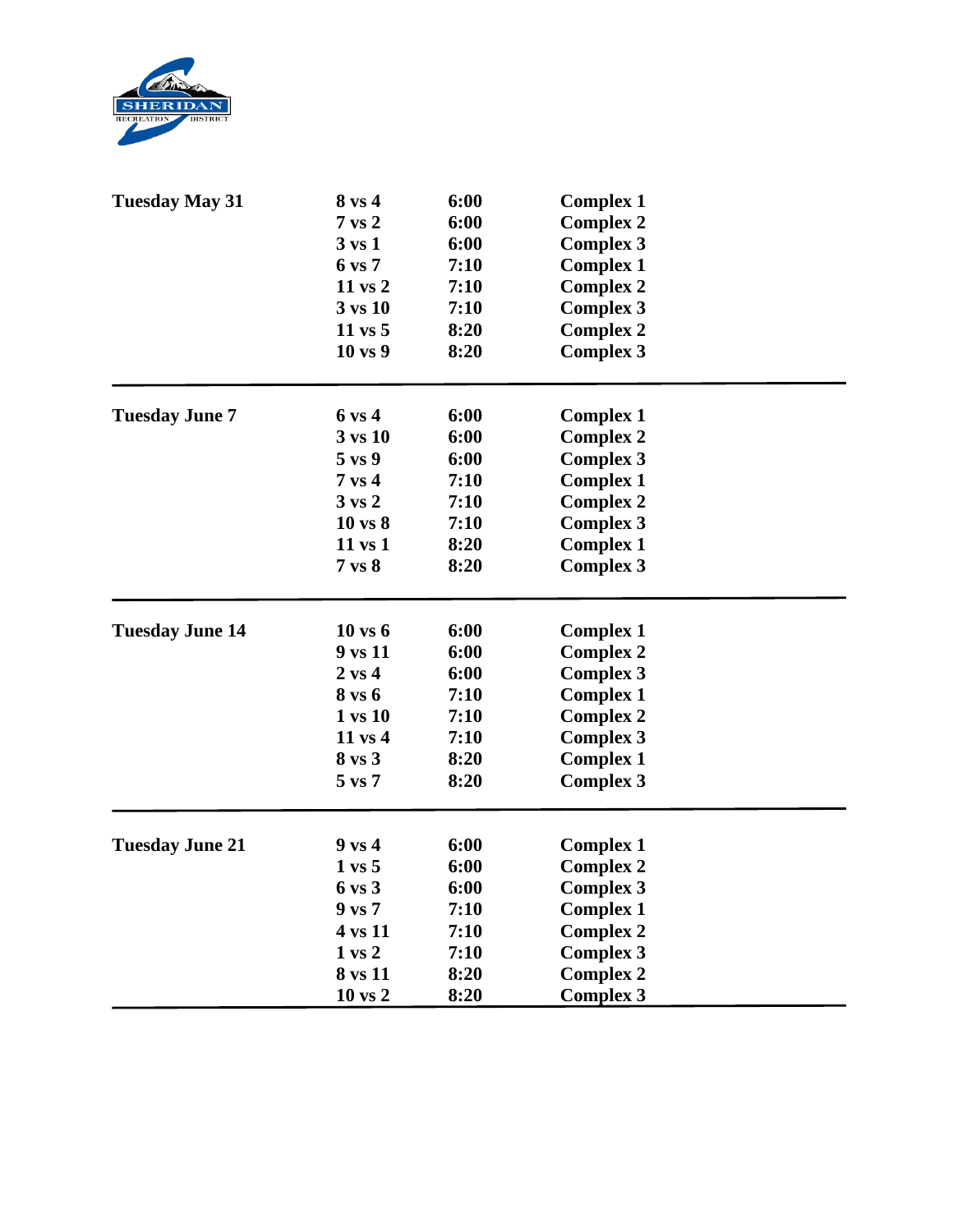

| 6:00<br>6 vs 2<br><b>Complex 2</b><br>6:00<br>8 vs 5<br><b>Complex 3</b><br>5 vs 10<br>7:10<br><b>Complex 1</b><br>6 vs 9<br>7:10<br><b>Complex 2</b><br>8 vs 7<br>7:10<br><b>Complex 3</b><br>3 vs 9<br>8:20<br><b>Complex 2</b><br>11 vs 7<br>8:20<br><b>Complex 3</b><br>6:00<br>10 vs 11<br><b>Tuesday July 5</b><br><b>Complex 1</b><br>6:00<br>$6 \text{ vs } 5$<br><b>Complex 2</b><br>$7$ vs $3$<br>6:00<br><b>Complex 3</b><br>$10 \text{ vs } 4$<br>7:10<br><b>Complex 1</b><br>$1 \text{ vs } 8$<br>7:10<br><b>Complex 2</b><br>$9$ vs $2$<br><b>Complex 3</b><br>7:10<br>8:20<br>$1$ vs $2$<br><b>Complex 3</b><br>6:00<br><b>Tuesday July 12</b><br>$7$ vs $6$<br><b>Complex 1</b><br>6:00<br>$2 \text{ vs } 3$<br><b>Complex 2</b><br>6:00<br>4 vs 8<br><b>Complex 3</b><br>$7$ vs $1$<br>7:10<br><b>Complex 1</b><br>9 vs 10<br>7:10<br><b>Complex 2</b><br>7:10<br>11 vs 5<br><b>Complex 3</b><br>9 vs 5<br>8:20<br><b>Complex 3</b><br><b>Tuesday July 19</b><br>6:00<br>$3 \text{ vs } 4$<br><b>Complex 1</b><br>6:00<br>$2 \text{ vs } 10$<br><b>Complex 2</b><br>6:00<br>$5$ vs $1$<br><b>Complex 3</b><br>$3 \text{ vs } 6$<br>7:10<br><b>Complex 1</b><br>11 vs 8<br>7:10<br><b>Complex 2</b><br>9 vs 7<br><b>Complex 3</b><br>7:10<br>8:20<br>4 vs 6<br><b>Complex 1</b><br>6:00<br><b>Tuesday July 26</b><br>7 vs 11<br><b>Complex 1</b><br>6:00<br><b>Complex 2</b><br>$9$ vs $3$<br>6:00<br><b>Complex 3</b><br>$10$ vs $5$<br><b>Complex 1</b><br>$10$ vs $8$<br>7:10<br><b>Complex 2</b><br>$1 \text{ vs } 4$<br>7:10<br><b>Complex 3</b><br>$2 \text{ vs } 5$<br>7:10 | <b>Tuesday June 28</b> | 4 vs 1            | 6:00 | <b>Complex 1</b> |  |
|----------------------------------------------------------------------------------------------------------------------------------------------------------------------------------------------------------------------------------------------------------------------------------------------------------------------------------------------------------------------------------------------------------------------------------------------------------------------------------------------------------------------------------------------------------------------------------------------------------------------------------------------------------------------------------------------------------------------------------------------------------------------------------------------------------------------------------------------------------------------------------------------------------------------------------------------------------------------------------------------------------------------------------------------------------------------------------------------------------------------------------------------------------------------------------------------------------------------------------------------------------------------------------------------------------------------------------------------------------------------------------------------------------------------------------------------------------------------------------------------------------------------------------------------------------------------------------------------------|------------------------|-------------------|------|------------------|--|
|                                                                                                                                                                                                                                                                                                                                                                                                                                                                                                                                                                                                                                                                                                                                                                                                                                                                                                                                                                                                                                                                                                                                                                                                                                                                                                                                                                                                                                                                                                                                                                                                    |                        |                   |      |                  |  |
|                                                                                                                                                                                                                                                                                                                                                                                                                                                                                                                                                                                                                                                                                                                                                                                                                                                                                                                                                                                                                                                                                                                                                                                                                                                                                                                                                                                                                                                                                                                                                                                                    |                        |                   |      |                  |  |
|                                                                                                                                                                                                                                                                                                                                                                                                                                                                                                                                                                                                                                                                                                                                                                                                                                                                                                                                                                                                                                                                                                                                                                                                                                                                                                                                                                                                                                                                                                                                                                                                    |                        |                   |      |                  |  |
|                                                                                                                                                                                                                                                                                                                                                                                                                                                                                                                                                                                                                                                                                                                                                                                                                                                                                                                                                                                                                                                                                                                                                                                                                                                                                                                                                                                                                                                                                                                                                                                                    |                        |                   |      |                  |  |
|                                                                                                                                                                                                                                                                                                                                                                                                                                                                                                                                                                                                                                                                                                                                                                                                                                                                                                                                                                                                                                                                                                                                                                                                                                                                                                                                                                                                                                                                                                                                                                                                    |                        |                   |      |                  |  |
|                                                                                                                                                                                                                                                                                                                                                                                                                                                                                                                                                                                                                                                                                                                                                                                                                                                                                                                                                                                                                                                                                                                                                                                                                                                                                                                                                                                                                                                                                                                                                                                                    |                        |                   |      |                  |  |
|                                                                                                                                                                                                                                                                                                                                                                                                                                                                                                                                                                                                                                                                                                                                                                                                                                                                                                                                                                                                                                                                                                                                                                                                                                                                                                                                                                                                                                                                                                                                                                                                    |                        |                   |      |                  |  |
|                                                                                                                                                                                                                                                                                                                                                                                                                                                                                                                                                                                                                                                                                                                                                                                                                                                                                                                                                                                                                                                                                                                                                                                                                                                                                                                                                                                                                                                                                                                                                                                                    |                        |                   |      |                  |  |
|                                                                                                                                                                                                                                                                                                                                                                                                                                                                                                                                                                                                                                                                                                                                                                                                                                                                                                                                                                                                                                                                                                                                                                                                                                                                                                                                                                                                                                                                                                                                                                                                    |                        |                   |      |                  |  |
|                                                                                                                                                                                                                                                                                                                                                                                                                                                                                                                                                                                                                                                                                                                                                                                                                                                                                                                                                                                                                                                                                                                                                                                                                                                                                                                                                                                                                                                                                                                                                                                                    |                        |                   |      |                  |  |
|                                                                                                                                                                                                                                                                                                                                                                                                                                                                                                                                                                                                                                                                                                                                                                                                                                                                                                                                                                                                                                                                                                                                                                                                                                                                                                                                                                                                                                                                                                                                                                                                    |                        |                   |      |                  |  |
|                                                                                                                                                                                                                                                                                                                                                                                                                                                                                                                                                                                                                                                                                                                                                                                                                                                                                                                                                                                                                                                                                                                                                                                                                                                                                                                                                                                                                                                                                                                                                                                                    |                        |                   |      |                  |  |
|                                                                                                                                                                                                                                                                                                                                                                                                                                                                                                                                                                                                                                                                                                                                                                                                                                                                                                                                                                                                                                                                                                                                                                                                                                                                                                                                                                                                                                                                                                                                                                                                    |                        |                   |      |                  |  |
|                                                                                                                                                                                                                                                                                                                                                                                                                                                                                                                                                                                                                                                                                                                                                                                                                                                                                                                                                                                                                                                                                                                                                                                                                                                                                                                                                                                                                                                                                                                                                                                                    |                        |                   |      |                  |  |
|                                                                                                                                                                                                                                                                                                                                                                                                                                                                                                                                                                                                                                                                                                                                                                                                                                                                                                                                                                                                                                                                                                                                                                                                                                                                                                                                                                                                                                                                                                                                                                                                    |                        |                   |      |                  |  |
|                                                                                                                                                                                                                                                                                                                                                                                                                                                                                                                                                                                                                                                                                                                                                                                                                                                                                                                                                                                                                                                                                                                                                                                                                                                                                                                                                                                                                                                                                                                                                                                                    |                        |                   |      |                  |  |
|                                                                                                                                                                                                                                                                                                                                                                                                                                                                                                                                                                                                                                                                                                                                                                                                                                                                                                                                                                                                                                                                                                                                                                                                                                                                                                                                                                                                                                                                                                                                                                                                    |                        |                   |      |                  |  |
|                                                                                                                                                                                                                                                                                                                                                                                                                                                                                                                                                                                                                                                                                                                                                                                                                                                                                                                                                                                                                                                                                                                                                                                                                                                                                                                                                                                                                                                                                                                                                                                                    |                        |                   |      |                  |  |
|                                                                                                                                                                                                                                                                                                                                                                                                                                                                                                                                                                                                                                                                                                                                                                                                                                                                                                                                                                                                                                                                                                                                                                                                                                                                                                                                                                                                                                                                                                                                                                                                    |                        |                   |      |                  |  |
|                                                                                                                                                                                                                                                                                                                                                                                                                                                                                                                                                                                                                                                                                                                                                                                                                                                                                                                                                                                                                                                                                                                                                                                                                                                                                                                                                                                                                                                                                                                                                                                                    |                        |                   |      |                  |  |
|                                                                                                                                                                                                                                                                                                                                                                                                                                                                                                                                                                                                                                                                                                                                                                                                                                                                                                                                                                                                                                                                                                                                                                                                                                                                                                                                                                                                                                                                                                                                                                                                    |                        |                   |      |                  |  |
|                                                                                                                                                                                                                                                                                                                                                                                                                                                                                                                                                                                                                                                                                                                                                                                                                                                                                                                                                                                                                                                                                                                                                                                                                                                                                                                                                                                                                                                                                                                                                                                                    |                        |                   |      |                  |  |
|                                                                                                                                                                                                                                                                                                                                                                                                                                                                                                                                                                                                                                                                                                                                                                                                                                                                                                                                                                                                                                                                                                                                                                                                                                                                                                                                                                                                                                                                                                                                                                                                    |                        |                   |      |                  |  |
|                                                                                                                                                                                                                                                                                                                                                                                                                                                                                                                                                                                                                                                                                                                                                                                                                                                                                                                                                                                                                                                                                                                                                                                                                                                                                                                                                                                                                                                                                                                                                                                                    |                        |                   |      |                  |  |
|                                                                                                                                                                                                                                                                                                                                                                                                                                                                                                                                                                                                                                                                                                                                                                                                                                                                                                                                                                                                                                                                                                                                                                                                                                                                                                                                                                                                                                                                                                                                                                                                    |                        |                   |      |                  |  |
|                                                                                                                                                                                                                                                                                                                                                                                                                                                                                                                                                                                                                                                                                                                                                                                                                                                                                                                                                                                                                                                                                                                                                                                                                                                                                                                                                                                                                                                                                                                                                                                                    |                        |                   |      |                  |  |
|                                                                                                                                                                                                                                                                                                                                                                                                                                                                                                                                                                                                                                                                                                                                                                                                                                                                                                                                                                                                                                                                                                                                                                                                                                                                                                                                                                                                                                                                                                                                                                                                    |                        |                   |      |                  |  |
|                                                                                                                                                                                                                                                                                                                                                                                                                                                                                                                                                                                                                                                                                                                                                                                                                                                                                                                                                                                                                                                                                                                                                                                                                                                                                                                                                                                                                                                                                                                                                                                                    |                        |                   |      |                  |  |
|                                                                                                                                                                                                                                                                                                                                                                                                                                                                                                                                                                                                                                                                                                                                                                                                                                                                                                                                                                                                                                                                                                                                                                                                                                                                                                                                                                                                                                                                                                                                                                                                    |                        |                   |      |                  |  |
|                                                                                                                                                                                                                                                                                                                                                                                                                                                                                                                                                                                                                                                                                                                                                                                                                                                                                                                                                                                                                                                                                                                                                                                                                                                                                                                                                                                                                                                                                                                                                                                                    |                        |                   |      |                  |  |
|                                                                                                                                                                                                                                                                                                                                                                                                                                                                                                                                                                                                                                                                                                                                                                                                                                                                                                                                                                                                                                                                                                                                                                                                                                                                                                                                                                                                                                                                                                                                                                                                    |                        |                   |      |                  |  |
|                                                                                                                                                                                                                                                                                                                                                                                                                                                                                                                                                                                                                                                                                                                                                                                                                                                                                                                                                                                                                                                                                                                                                                                                                                                                                                                                                                                                                                                                                                                                                                                                    |                        |                   |      |                  |  |
|                                                                                                                                                                                                                                                                                                                                                                                                                                                                                                                                                                                                                                                                                                                                                                                                                                                                                                                                                                                                                                                                                                                                                                                                                                                                                                                                                                                                                                                                                                                                                                                                    |                        |                   |      |                  |  |
|                                                                                                                                                                                                                                                                                                                                                                                                                                                                                                                                                                                                                                                                                                                                                                                                                                                                                                                                                                                                                                                                                                                                                                                                                                                                                                                                                                                                                                                                                                                                                                                                    |                        |                   |      |                  |  |
|                                                                                                                                                                                                                                                                                                                                                                                                                                                                                                                                                                                                                                                                                                                                                                                                                                                                                                                                                                                                                                                                                                                                                                                                                                                                                                                                                                                                                                                                                                                                                                                                    |                        |                   |      |                  |  |
|                                                                                                                                                                                                                                                                                                                                                                                                                                                                                                                                                                                                                                                                                                                                                                                                                                                                                                                                                                                                                                                                                                                                                                                                                                                                                                                                                                                                                                                                                                                                                                                                    |                        |                   |      |                  |  |
|                                                                                                                                                                                                                                                                                                                                                                                                                                                                                                                                                                                                                                                                                                                                                                                                                                                                                                                                                                                                                                                                                                                                                                                                                                                                                                                                                                                                                                                                                                                                                                                                    |                        |                   |      |                  |  |
|                                                                                                                                                                                                                                                                                                                                                                                                                                                                                                                                                                                                                                                                                                                                                                                                                                                                                                                                                                                                                                                                                                                                                                                                                                                                                                                                                                                                                                                                                                                                                                                                    |                        | $2 \text{ vs } 6$ | 8:20 | <b>Complex 3</b> |  |